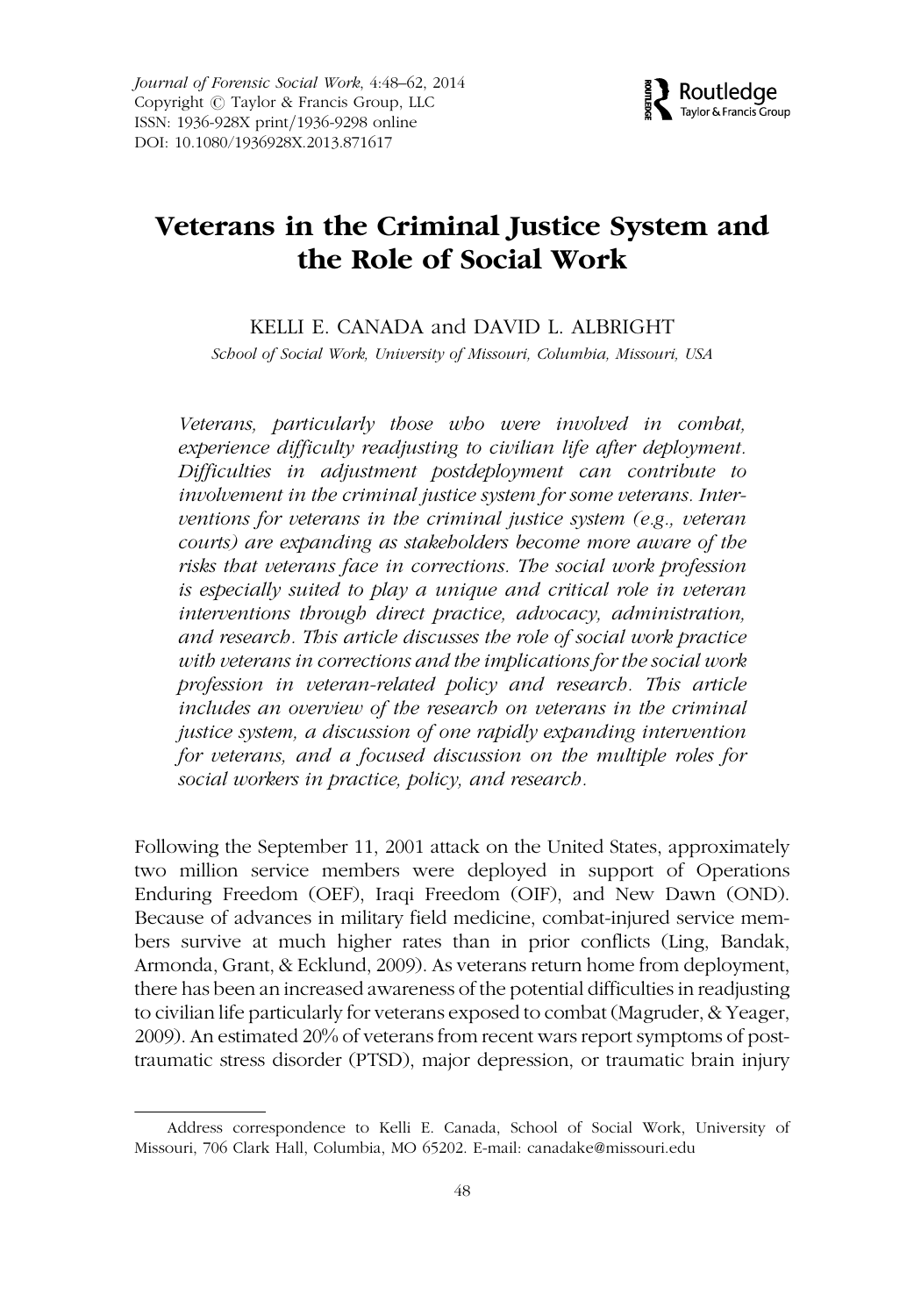(TBI; RAND Corporation, 2008). Many mental disorders including PTSD can co-occur with substance use problems and uncontrolled anger or aggression (Taft et al., 2007), which can contribute to criminal conduct.

Among community stakeholders, there is growing concern regarding veterans who come into contact with the criminal justice system. Mounting evidence suggests that veterans, particularly combat veterans, may be encountering the criminal justice system because of their unmet mental health needs (GAINS Center, 2008). Because of the rehabilitative needs of veterans in corrections and the growing awareness of the risks that veterans face when returning home from combat, stakeholders advocated for the development of specialized interventions to address the complex needs of this population. Veteran courts are one of the most rapidly expanding interventions for military veterans who encounter the criminal justice system.

Although there is growing awareness of the needs of veterans, there is scant literature on veterans in corrections particularly from social work scholars. The purpose of this article is to provide an overview of the literature regarding veterans in corrections by focusing on targeted interventions for social work practice and research. The article begins with a synthesis of the literature on veterans in the criminal justice system, including the prevalence, differential risks, and predictors of arrest among veterans. Then, the emergence of one rapidly expanding intervention, veteran courts, is discussed. Finally, the article concludes with a discussion on the multiple roles that social workers can play in practice and research with veterans who are in the criminal justice system and their families.

## VETERANS IN CORRECTIONS

# Prevalence

The United States ranks highest in the world in the number of individuals who reside in jail or prison. One out of every 100 adults in the United States is incarcerated, a nearly sevenfold increase since the 1970s (Holder, 2009). More recent estimates suggest that one out of every 34 adults in the United States are involved in the criminal justice system through community supervision (i.e., probation or parole), jail, or prison (Glaze & Parks, 2012). Among incarcerated individuals, approximately 140,000 veterans are in prison, more than half (57%) serving time for a violent offense, which is higher than their nonveteran counterparts (47%; Noonan & Mumola, 2007). There are no national statistics that estimate the total number of veterans under probation or parole.

## Factors Contributing to Veterans' Criminal Justice Involvement

Although there is existing research that attempts to discern the factors that cause or contribute to veterans' criminal justice involvement, the results are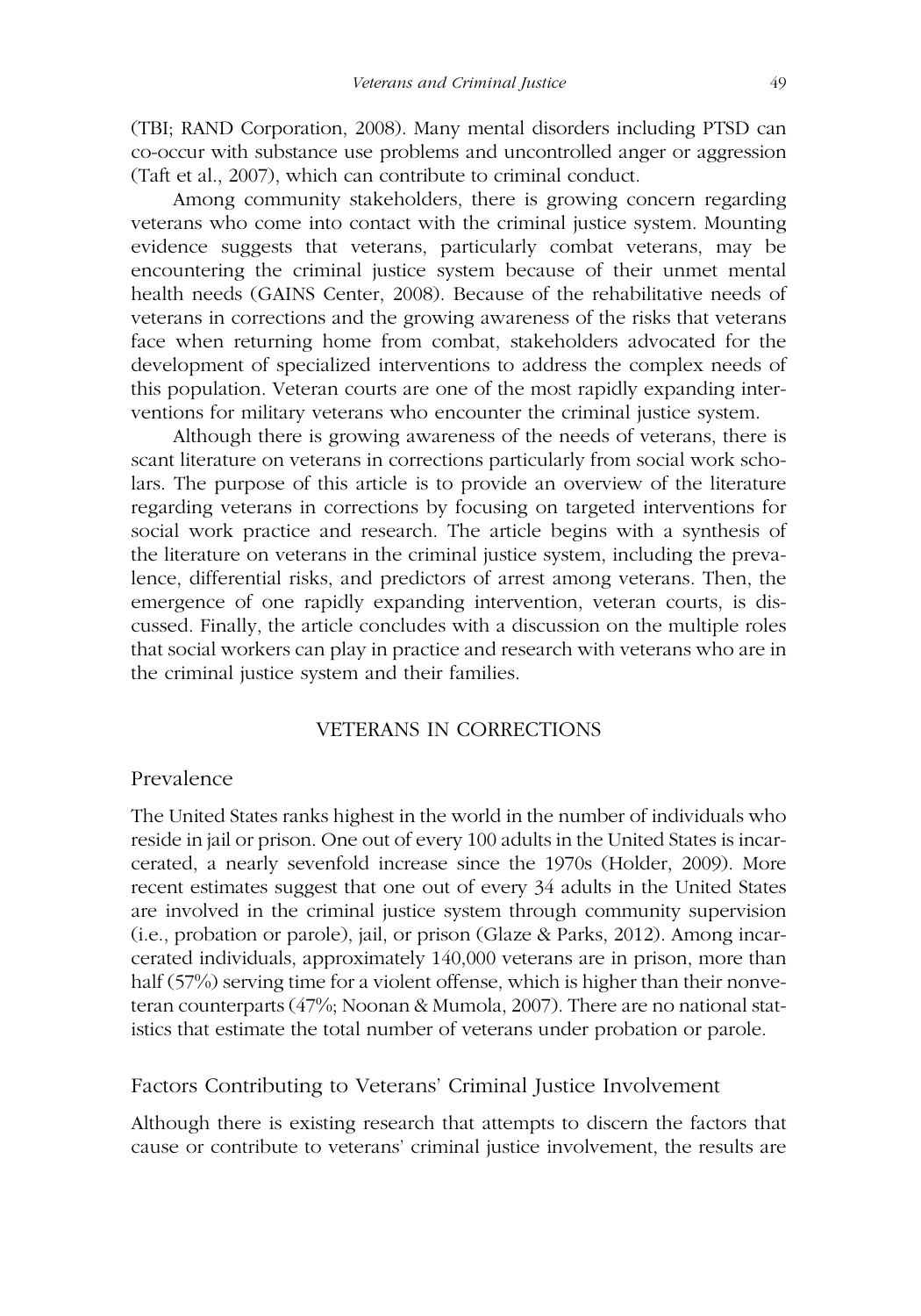mixed and inconclusive (Taylor, Parkes, Haw, & Jepson, 2012). Evidence suggests that veterans, particularly combat veterans, may be encountering the criminal justice system because of their unmet mental health needs (GAINS Center, 2008). Although there is no empirical support suggesting that mental illness causes criminal justice involvement, recent research does conclude that incarcerated veterans report more psychiatric and substance use problems prior to arrest (McGuire, Rosenheck, & Kasprow, 2003) and high rates of lifetime trauma (Saxon et al., 2001). Psychiatric disorders are also more common among incarcerated veterans in comparison to veterans in the community (Black et al., 2005).

Some scholars argue that individual characteristics of veterans, such as antisocial personality disorder and level of education, are more closely tied with arrest than military involvement (Greenberg & Rosenheck, 2009; Taylor et al., 2012). Primary risk factors of arrest for veterans include being male, minority, single, less educated, and young and having mental health problems (Greenberg & Rosenheck, 2009), which are similar to the risk factors for the general population (Bonta, Law, & Hanson, 1998). Although there is overlap in the predictors of arrest for veterans and the general population, there is sufficient evidence to suggest that veterans are at risk of mental health problems and difficulty in adjusting postdeployment, which uniquely contribute to coming into contact with the criminal justice system.

One of the most common mental health problems among veterans is PTSD. PTSD, an anxiety disorder occurring after exposure to a lifethreatening event or injury during combat, is a major concern for veterans (Magrunder & Yeager, 2009; Stimpson, Thomas, Weightman, Dunstan, & Lewis, 2003; U.S. Department of Veterans Affairs, 2012). PTSD is characterized by re-experiencing (e.g., re-occurring thoughts or dreams), avoidance and numbing (e.g., avoidance of thoughts or feelings of the traumatic event), and arousal symptoms (e.g., anger outbursts; American Psychiatric Association, 2013). It is estimated that nearly 20% of veterans from the most recent wars report symptoms of PTSD, major depression, or TBI (RAND Corporation, 2008). Posttraumatic stress disorder in veterans has been associated with being arrested upon returning from a combat deployment (Calhoun, Malesky, Bosworth, & Beckham, 2005) and can exacerbate veterans' ability to reintegrate into civilian society.

PTSD and TBI are comorbid, making the etiology of symptoms difficult to distinguish (Lew et al., 2009). An estimated 14% of veterans returning home from Afghanistan or Iraq had a brain injury that is associated with substance use, difficulty controlling anger, and general aggression, all of which could lead to criminal misconduct (Tanielian & Jaycox, 2008). This rate is likely an underestimate, as it only takes into account veterans who are accessing services. Prevalence of TBI is anticipated to double within five years after deployment (Hoge, Auchterlonie, & Milliken, 2006).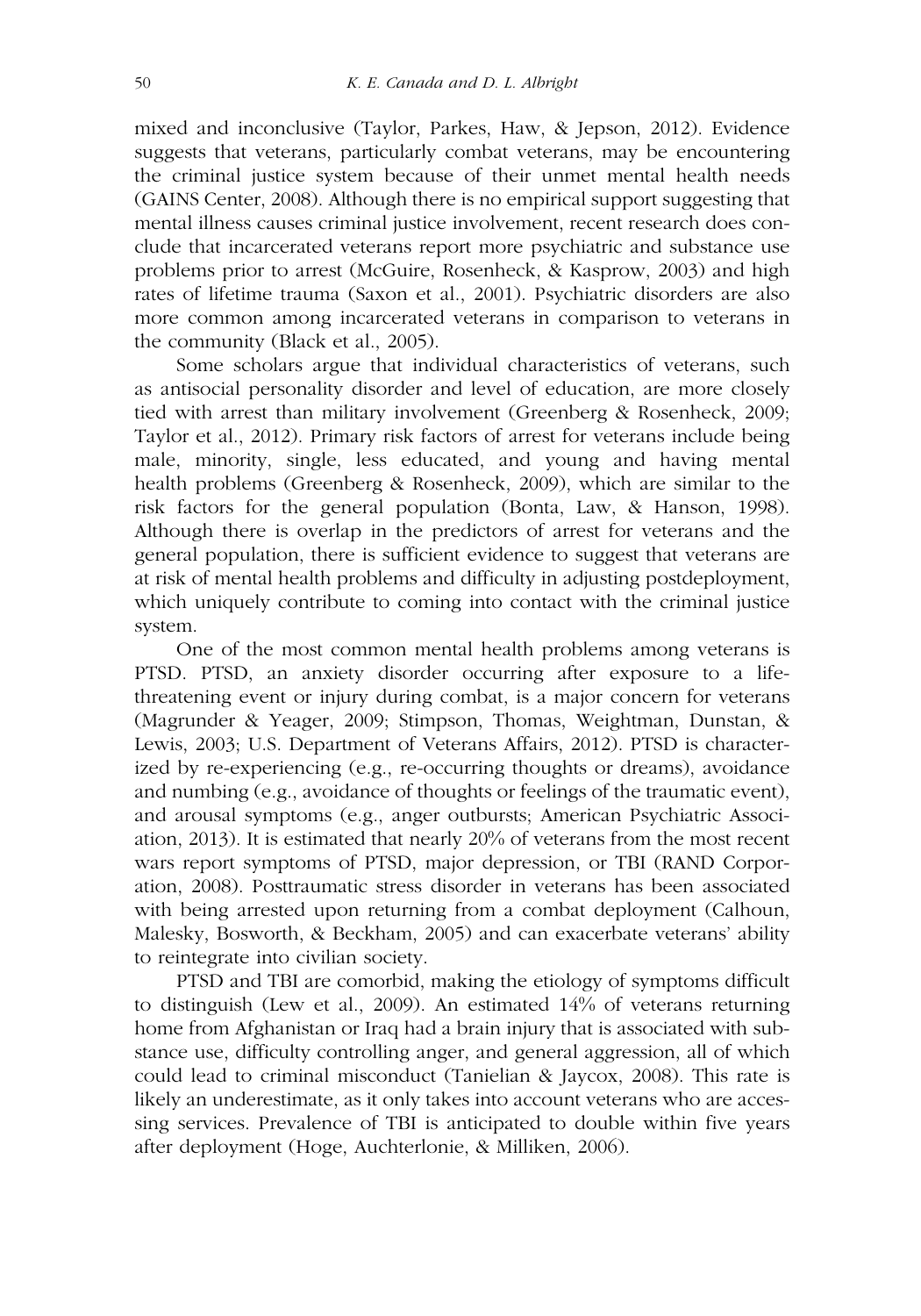Given that many OEF/OIF/OND veterans are diagnosed with PTSD and TBI (Tanielian & Jaycox, 2008), it is plausible that these veterans are at an increased risk for criminal justice involvement. However, recent research using the Veteran Administration's Health Care for Reentry Veterans data found that OEF/OIF/OND veterans were less likely to be incarcerated in comparison to other veterans (Tsai, Rosenheck, Kasprow, & McGuire, 2013). It is important to note that these data are limited in generalizability as it only included people who were eligible for Health Care for Reentry Veterans services and excluded individuals serving longer sentences. Further, it only captured veterans who were in prison, not veterans who were on probation, parole, or in jail.

In addition to PTSD and TBI, veterans are also at risk of substance abuse. Previous research estimates that approximately one quarter of veterans in the community have a substance abuse or dependence diagnosis (Wagner et al., 2007; Walker, Howard, Lambert, & Suchinsky, 1994). Substance use often co-occurs with mental illness (Cuffel, 1996), particularly PTSD and TBI (Taft et al., 2007). High rates of substance abuse are consistently documented in the literature for the general population of people who encounter the criminal justice system (Fazel, Bains, & Doll, 2006; Peters, Greenbaum, Edens, Carter, & Ortiz, 1998). Similarly for veterans, one quarter of veterans who are in prison were using drugs and/or alcohol at the time of arrest, which suggests preventive services targeting substance use might lead to a decreased incarceration rate (Noonan and Mumola, 2007).

# HEALTH AND MENTAL HEALTH OF VETERANS IN THE CRIMINAL JUSTICE SYSTEM

Adults living in prison, both veterans and nonveterans, experience a range of chronic physical problems (i.e., arthritis and hypertension; Maruschak, 2008) and mental illness (e.g., mania and major depression; Glaze & James, 2006). Managing chronic health and mental health problems are a significant challenge for the correctional system, particularly as prisoners age (Mitka, 2004). Many prisons operate on limited budgets and are not equipped with the personnel or the finances to provide comprehensive healthcare services to prisoners. With the median age being 10 to 12 years older for incarcerated veterans than nonveterans (Blodgett, Fuh, Maisel, & Midboe, 2013), these older veterans have unique medical and rehabilitative service needs (Williams & Abraldes, 2007).

Although additional research is needed to be conclusive, it appears that veterans in prison compared to nonveterans are at greater risk for a variety of negative outcomes. For example, veterans in prison are at a heightened risk of suicide while incarcerated and upon release (Frisman & Griffin-Fennell, 2009; Wortzel, Binswanger, Anderson, & Adler, 2009). In addition, felony convictions can interfere with finding and securing employment and may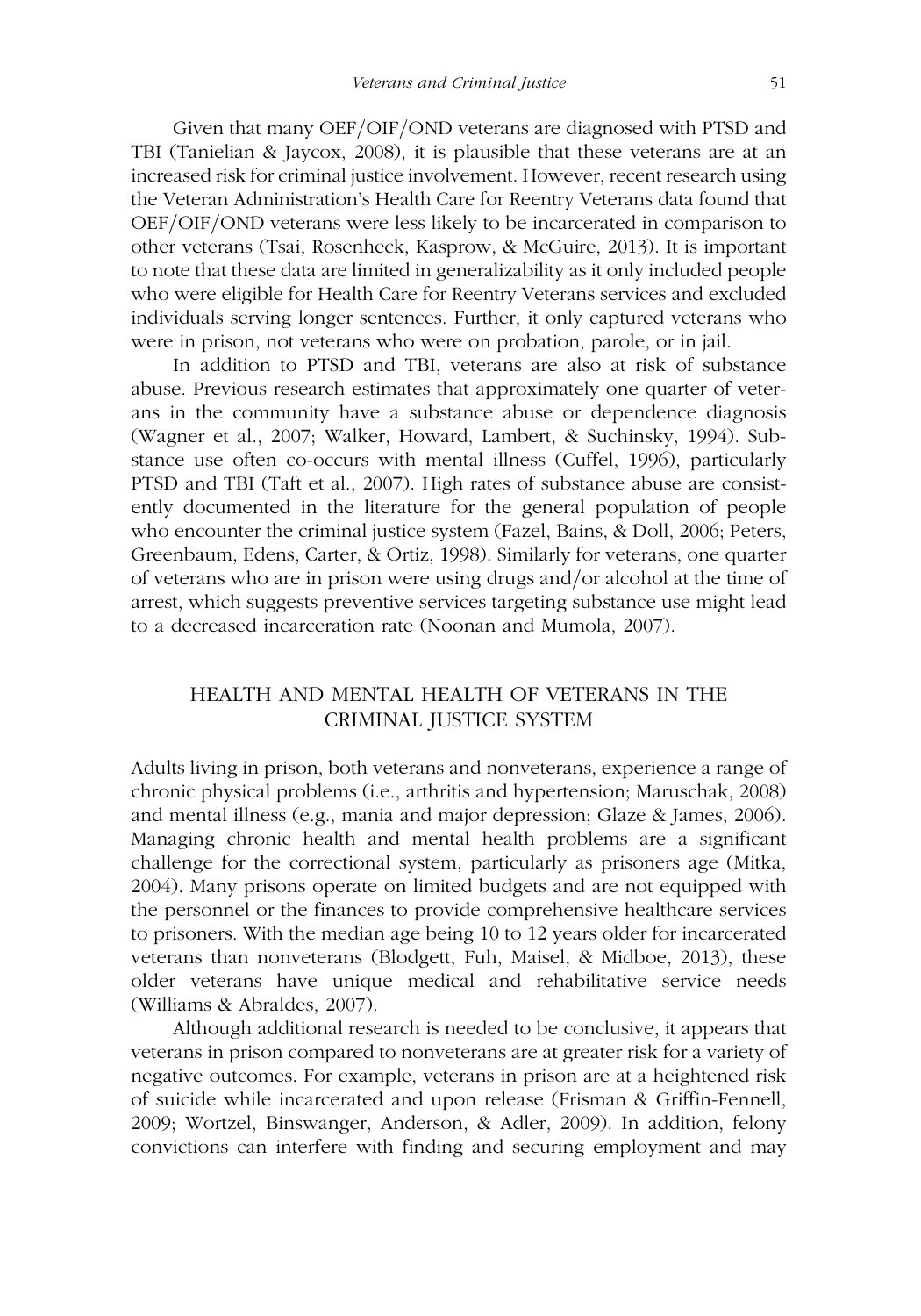have an impact on benefits for veterans and their families (Addlestone & Chaset, 2008), both of which can lead to poverty, making veterans even more vulnerable upon reentry to the community. Nationally, Greenberg and Rosenheck (2008) found that incarcerated veterans are at the greatest risk of homelessness upon release from prison.

Both veterans and nonveterans in prison are more likely to have PTSD than the general population (Saxon et al., 2001). Among people with PTSD, in particular, living in prison may retraumatize them (Sigafoos, 1994) or influence them to revert to ''combat mode'' because of the vulnerabilities inherent in the prison environment (Cavanaugh, 2010). Veterans may also be at additional risk for PTSD symptoms because of some combination of premilitary factors (Elbogen et al., 2012) and traumatic military experiences (i.e., combat and military sexual trauma) that can be exacerbated by stress, poor treatment, or no treatment while in custody (Sigafoos, 1994).

#### Emergence of Veteran Courts

Over the past decade, stakeholders advocated for criminal justice-based programming and interventions that can reduce the risks veterans face when coming into contact with the law. There is also public acknowledgment that military veterans should be treated differently than civilians because of their voluntary subjectivity to potential violence, unease, and trauma for the protection of our country (Hawkins, 2010). One rapidly expanding intervention is veteran courts, which are also referred to as veteran treatment courts. Veteran courts were first established in 2004 in Anchorage, Alaska (Hawkins, 2010). Shortly after Anchorage's veteran court emerged, Judge Robert Russell created a veteran court in Buffalo, NY, which has now become the model for veteran courts across the country (Office of National Drug Control Policy, 2010). There are over 150 veteran courts across the country and many more in the planning stages (see http://www.justiceforvets.org/veterans-treatmentcourt-locations for a current list of veteran courts in the United States).

Veteran courts are based on the mental health and drug treatment court models. These specialty or alternative courts were designed on the theoretical underpinnings of therapeutic jurisprudence (Winick & Wexler, 2003), which argues that the law and legal proceedings can act as a therapeutic agent by using the law to address the underlying causes of criminal involvement. The goal of specialty courts is to reduce criminal recidivism through the provision of treatment and services; intensive supervision and monitoring; and the use of rewards and sanctions for behavioral reinforcement.

# Veteran Court Model

In line with the specialty court model, veteran courts are voluntary programs that divert some veterans who have been arrested to a separate court docket.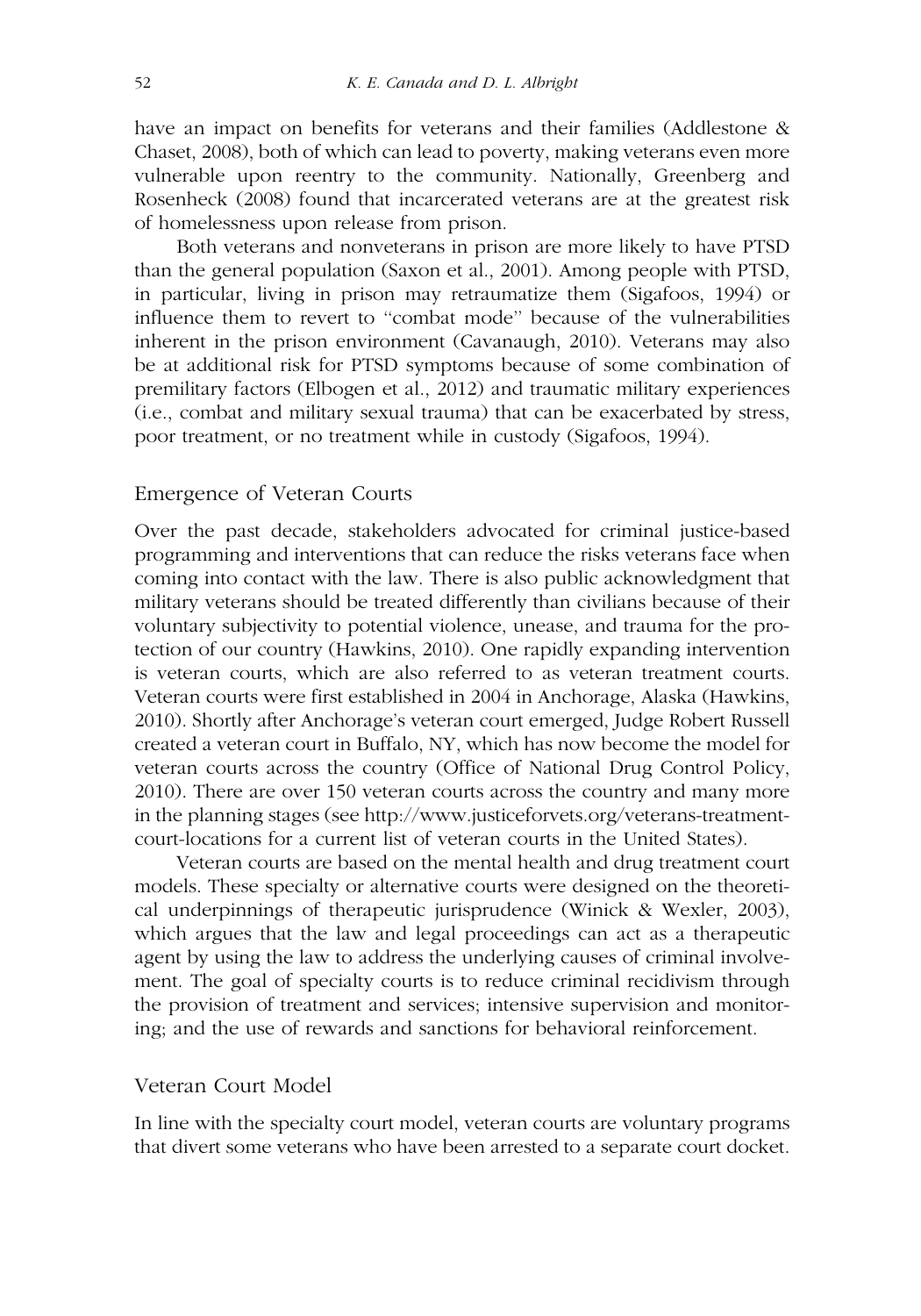Eligibility for veteran courts varies by jurisdiction. However, most veteran courts limit eligibility to veterans who are eligible for Veterans Administration benefits and charged with nonviolent, misdemeanor, or low-level felony charges (Hawkins, 2010). Because veteran courts are voluntary programs, eligible veterans have the right to opt into the program by agreeing to a signed contract that includes an agreement to treatment adherence; abstinence from drugs and alcohol; frequent reporting to probation and the judge; work for those veterans who are physically and mentally able; and compliance with behavioral requirements (e.g., no new arrests, conducting oneself with respect, following dress code and general rules, telling the truth; Russell, 2009).

Once an eligible veteran is accepted into the veteran court, he/she is diverted from the traditional court docket to the specialized docket. A team, including a judge, probation officer, caseworker, court administrator, veteran service representative, peer mentor, and treatment provider, provides the veteran with intensive, community-based treatment, rehabilitative services, and supervision (Hawkins, 2010; Russell, 2009). Ideally, there is continuity with this team from the time of initial treatment planning through program completion. The veteran court is designed to encourage the development of one-on-one relationships between participants and the judge and other team members through frequent court sessions, which can occur up to once per week. In these sessions, the judge speaks directly to participants rather than through attorneys. The veteran court team meets prior to court sessions to discuss each participant. The judge will discuss any successes or problems with treatment adherence and/or program compliance directly with participants before an audience of other veteran court participants (Hawkins, 2010).

Veterans Justice Outreach Specialists, often social workers, play an important role in developing treatment plans with the other veteran court team members and act as a liaison with the Veterans Administration. Treatment and services can include mental health and substance use treatment, employment services, access to computers, GED programming, and peer mentoring (Stiner, 2012). All veteran court participants are assigned a peer mentor who is also a veteran (Russell, 2009). Mentors provide support as participants navigate through the veteran court program. The length of veteran court participation varies from court to court, but typically ranges from one to two years (Hawkins, 2010).

As a component of monitoring, the veteran court team uses sanctions and rewards as incentives to either change behaviors or to continue with suc- $\cos$  cessful progression in treatment and/or probation, similar to other specialty courts (Russell, 2009). Sanctions are decided on by the veteran court team and given for noncompliance with program requirements (e.g., failure to participate in mandated services, probation violations, positive urine screens for substance use, lying to the staff, and being late or noncompliant with court orders). Sanctions given in other specialty treatment courts, which are also used in many veteran courts, can include requiring more services, modifying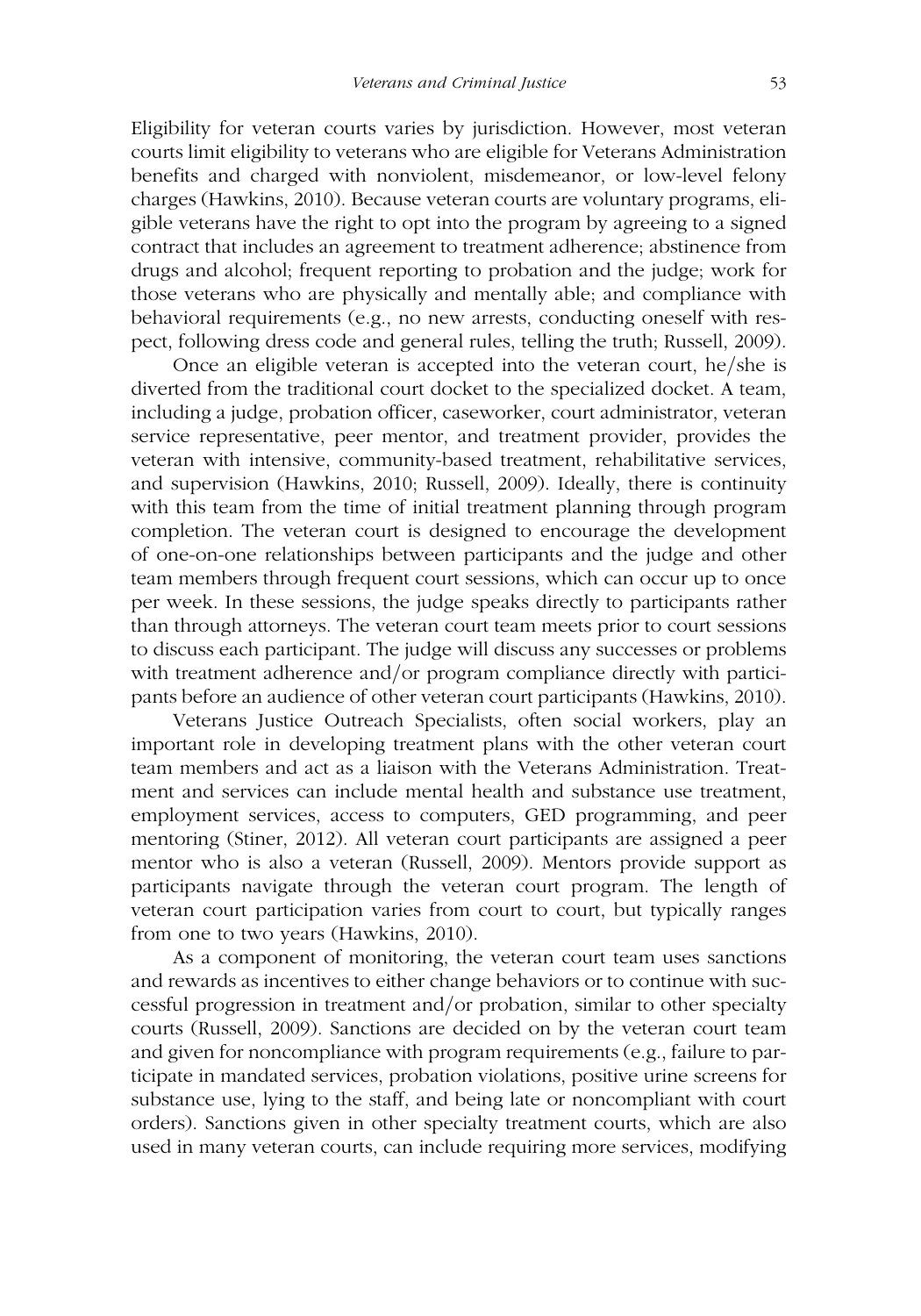treatment plans, increasing the frequency of reporting to caseworkers and probation officers, increasing monitoring through electronic devices, curfews, verbal warnings, written essays, jail, and termination from the program (Bazelon Center for Mental Health Law, 2003). Rewards are used as a reinforcement for positive behaviors for participants who adhere to treatment plans, remain sober, and comply with probation (Russell, 2009). Rewards include being called first in court, applause, verbal praise, public recognition of accomplishments, fewer court appearances, fewer drug screens, overnight passes to visit family, fewer restrictions, and ultimately graduation.

## Specialty Court Critiques

Although veteran courts are receiving much praise and support, in general, the specialty court model has been critiqued by advocacy groups. The Bazelon Center (2003) argued that one's due process and right to selfdetermination are violated by the sanctioning of nonadherence to treatment. Specifically, due process, or the legal right to formal legal proceedings, could be violated if court participants are required by the specialty court judge to comply with treatment and subsequently sanctioned to jail for noncompliance. Specialty court participants have not been sentenced to involuntary outpatient commitment. Rather, they have agreed to participate in a courtbased program for treatment. Sentencing a person to involuntary treatment requires a separate trial to determine a person's mental capacity and capability to make treatment decisions; a need for a trial to determine mental capacity often makes a person ineligible for specialty court. All specialty court participants are required to be of sound mind prior to specialty court diversion. To reduce the risk of due process violation, treatment decisions should be made in collaboration with specialty court participants to promote self-determination in treatment decisions; however, the Bazelon Center (2003) questioned participant involvement in treatment-based decisions.

In addition, some courts are criticized for having vague written policies, including the requirements for successful completion or graduation (Bernstein & Seltzer, 2003; Erickson, Campbell, & Lamberti, 2006). Redlich, Hoover, Summers, and Steadman (2008) question participants' full understanding of the weight of a guilty plea in lieu of trial and what is required by postadjudication specialty courts. For example, some specialty court participants' length of supervision exceeds the period of punishment that accompanies usual processing in a traditional court (i.e., time spent in jail).

#### IMPLICATIONS FOR SOCIAL WORK

In the 1980s, the criminal justice system became more punitive in managing crime (Garland, 2001). With this shift, efforts toward rehabilitating people in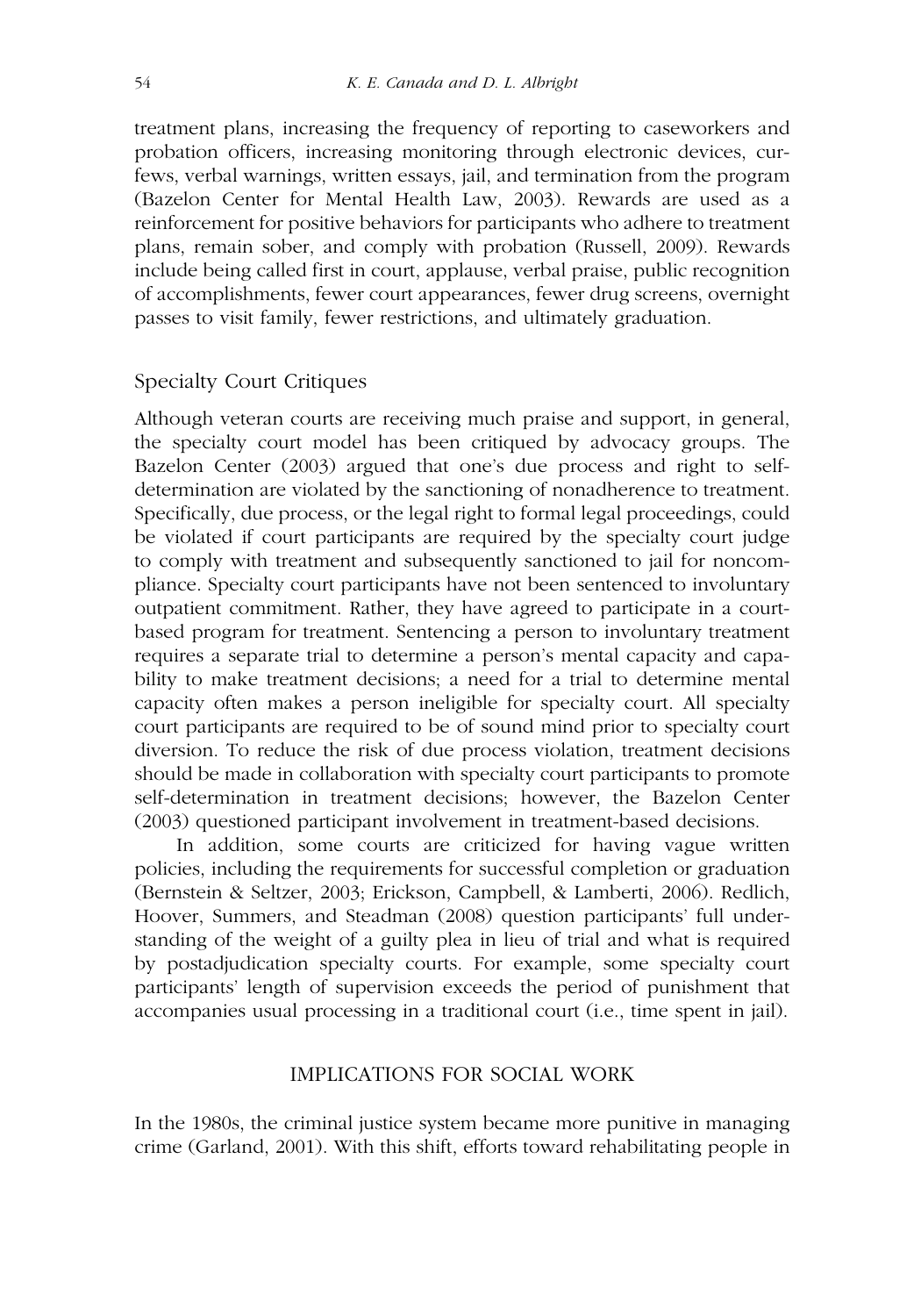the criminal justice system were replaced with longer sentences, retributive policies, and mass incarceration. In more recent years, new policies within the criminal justice system have emphasized the need for rehabilitative efforts for some populations (i.e., people with mental illnesses and/or addictions) by using the legal system as a therapeutic intervention (Wexler, 2000). Theory and practice frameworks inherent in social work education, like the ecological systems perspective and strengths-based approach, complement these recent rehabilitative shifts and bring a unique perspective to the criminal justice system, including an understanding of the interaction between people and their environment and use of strengths in recovery.

As described above, veterans are at risk of criminal justice involvement and at risk during incarceration for a variety of negative outcomes. Although it is likely that more interventions directed at veterans in corrections will emerge over the following years, one of the most prominent interventions for veterans today are veteran courts. Veteran court programs are part of a movement toward rehabilitative efforts rather than the more traditional retribution approach used in corrections. Expansion of treatment courts, particularly for veterans, is a priority for the United States Senate (Senate Committee on the Judiciary, 2011). Social workers, trained in assessing people within their environment, can help veteran courts better meet their goals of addressing the underlying contributors to criminal justice involvement. Specifically, social workers are able to develop multifaceted treatment plans that address both person-level contributors (i.e., substance abuse, untreated mental illness) and environmental-level contributors (i.e., unemployment, dysfunctional social networks, neighborhood triggers) to criminal justice involvement. More broadly, social workers are suited to assist veterans along the continuum of the criminal justice system (i.e., arrest, incarceration, parole, probation, and re-entry) through advocacy, outreach, education, and service linkage. In working with veterans in corrections, social workers have a unique opportunity to collaborate across disciplines and professions.

#### Practice

There are opportunities for social work practice and intervention with veterans at multiple points along the criminal justice continuum. In veteran courts, social workers work either through the Veterans Administration or through community agencies to provide mental health evaluations, casework services, therapy, and/or advocacy for court participants. Social workers involved in veteran court programs play a dual role in that they are providers of services but also court liaisons who are required to update team members on their clients' adherence to and engagement in services. These reports, if poor, can result in court participants' receipt of sanctions. Social workers are thus required to balance their therapeutic work with clients and mandates from the court while still promoting social work values, such as one's right to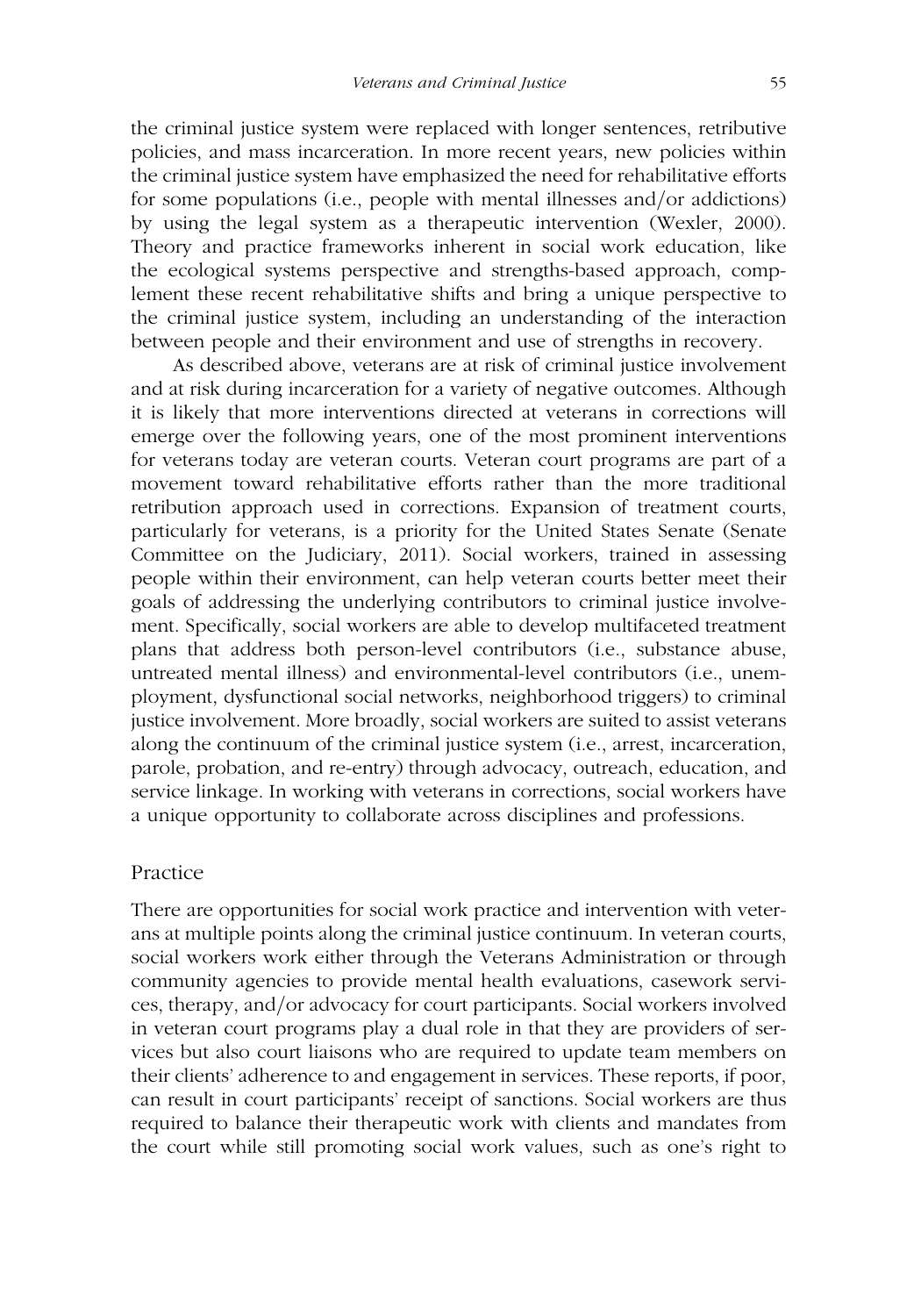self-determination and confidentiality. Although this balance is challenging, social workers are encouraged to discuss the parameters of their relationship up front with clients who are involved in veteran court programs and, more broadly, corrections by delineating the limitations of confidentiality and describing requirements to provide status reports to the judge and/or probation officers (see Canada & Epperson, 2014).

In addition to playing a key role in veteran courts, social workers can assist veterans before they enter the criminal justice system through preventive efforts by helping veterans access services through outreach and education. This is critically important given the stigma for many service members (and likely veterans) to seek treatment for mental health problems (Ben-Zeev, Corrigan, Britt, & Langford, 2012). This stigma and reluctance to seek mental health treatment might be exacerbated by both providers' perceptions toward mental illness (Servais & Saunders, 2007) in military populations and general perceptions of the criminal justice system. Social workers in community settings should ask clients about military service status, combat exposure, trauma, and barriers to adjustment as part of initial evaluations to provide the most appropriate services. Given the risk for PTSD, TBI, and substance abuse among veterans, it is especially important that social workers assess for these disorders and provide or link individuals with the necessary services. A well-rounded assessment also includes an assessment of the veteran's strengths, including the possibility that one source of strength is his/her military experience (Coll, Weiss, & Metal, 2013). In addition, providers should proactively seek continuing education on military culture and remain aware that stigmatization might affect the therapeutic alliance.

Social workers may also work with families of veterans within corrections to provide resources, help navigate the criminal justice system, and assist with re-entry to the community after being incarcerated. As targeted intervention programs for veterans continue to emerge, social workers will need to play an active role as advocates to ensure veterans' rights are being upheld and that veterans have a full understanding of program requirements prior to participation in diversion programs.

#### Policy

Given that veterans are at risk of developing PTSD and substance abuse problems that can lead to increased involvement with the criminal justice system, more specialized, preventative, and alternative sentencing interventions are needed. There are currently over 150 veteran courts, specialized veteran dockets, or veteran tracks in courts across the county (McGuire, Clark, Blue-Howells, & Coe, 2013). Veteran courts bridge multiple systems, including community-based programs that can provide viable rehabilitative services and can divert some veterans from incarceration and its subsequent consequences.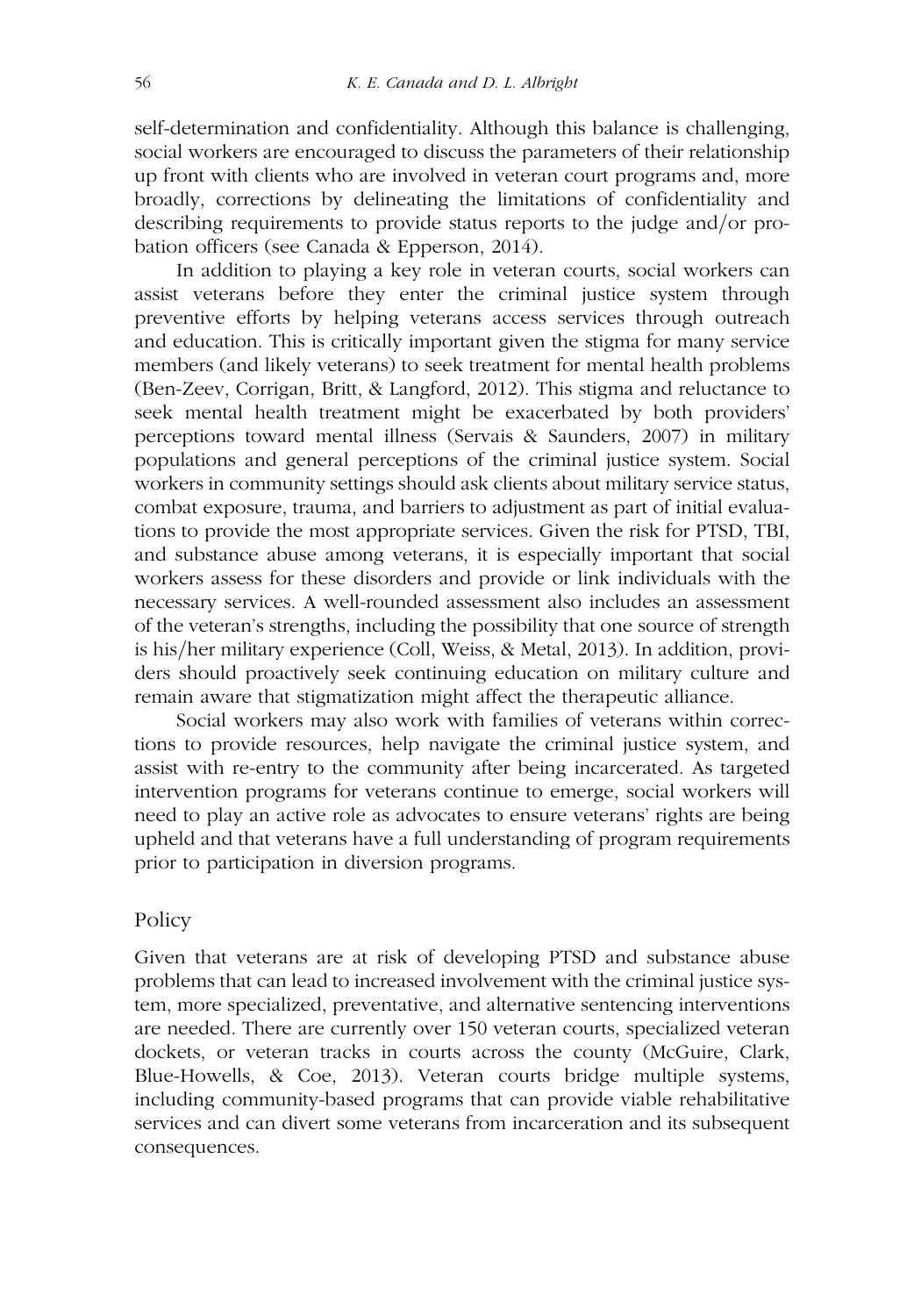Veteran courts, however, are not universally available and therefore only a portion of military veterans are eligible for these specialized programs. In counties without veteran courts, veterans may be eligible for other specialty courts (e.g., mental health or drug treatment courts). Even in counties with veteran courts, not all veterans will be eligible to participate. As discussed above, eligibility for veteran courts varies by jurisdiction; however, most courts restrict participation to veterans with lower-level, nonviolent charges and require that veterans are service-eligible through the Veterans Administration (Hawkins, 2010). These policies may significantly limit the number of veterans that these courts serve. For example, veterans may be at a higher risk of committing charges classified as violent (Noonan & Mumola, 2007). In addition, military discharge status (e.g., dishonorable discharge) may impede certain individuals from receiving benefits for treatment-related services and thus ineligible for a veteran court. Discharge status can be petitioned, but there is no guarantee that the status can be altered. Advocacy is especially important in these cases when other than honorable discharges may be due to alcohol, drug, or mental health-related problems. Although veteran court eligibility criteria involve criminal law and economic implication, it is important that veteran court policies do not exclude those veterans most in need of treatment.

Social workers are both liaisons between the criminal justice and social service systems and providers of treatment within them. The National Association of Social Workers' partnership with the White House's Joining Forces (2012) positions social work as a leader in transitioning military veterans back to their communities after deployment and keeping them there. As the National Association of Social Workers and schools of social work continue to develop and implement programming to train community-based service providers and improve their understanding of veterans' reintegration experiences and military culture, they are well-advised to improve social work's readiness to work with military veterans in the criminal justice system.

## Research

Although there is a growing body of research on veterans in the criminal justice system, many unanswered questions remain. Interdisciplinary research on veterans is greatly needed to gain a better understanding of veterans' experiences in the criminal justice system and the factors contributing to criminal justice involvement, particularly those related to deployment and/or combat exposure. Interdisciplinary research allows for collaboration and mutual understanding from multiple viewpoints (e.g., law, medicine, and social work) to examine veterans within the criminal justice system from multiple vantage points. One of the vantage points that social work scholars bring to interdisciplinary teams is viewing veterans and the multiple systems they are embedded within (i.e., family, military, and criminal justice) as a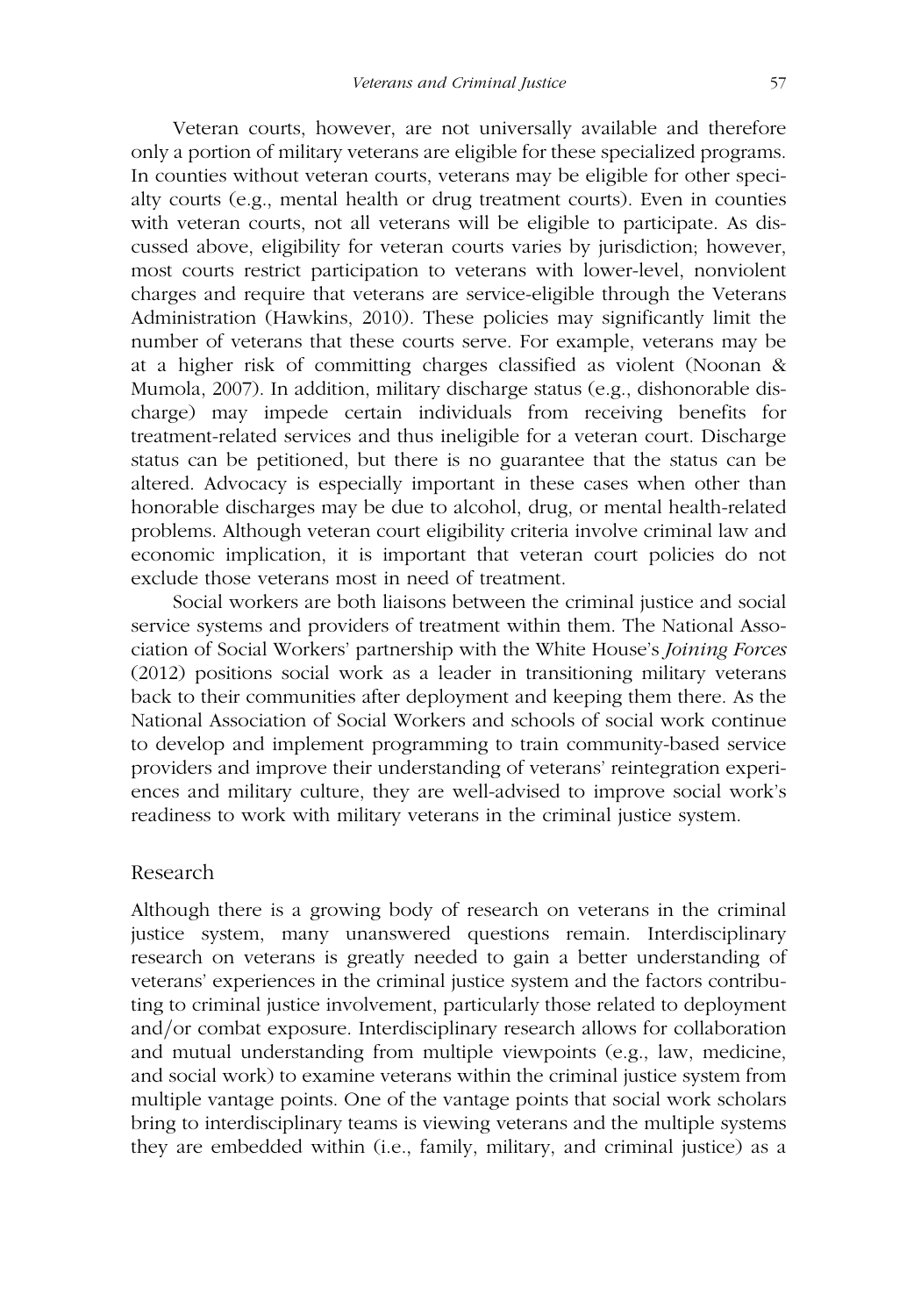foundation for developing new and evaluating existing interventions. Interventions that address individual needs are essential; however, preventing criminal justice involvement and rehabilitation often require multifaceted intervention that both addresses individual and systemic needs.

Although interventions like veteran courts are rapidly expanding, a solid body of evidence on the effectiveness of these programs is lacking. To begin to test the effectiveness of interventions, research is needed to investigate the extent to which interventions for veterans are addressing their needs. Specialty court models are based on the ideology that therapeutic intervention is fundamental in addressing the underlying causes of criminal justice involvement. However, it is not yet clear why veterans are coming into contact with the criminal justice system and if those reasons are different from the general population. Once a clear understanding of the causes or contributors to veterans' criminal justice involvement has been established, the creation and validation of instruments to measure the effectiveness of veteran courts is needed. Use of validated instruments within veteran courts across the country is the first step in gaining understanding of the impact that targeted interventions are having on veterans and their criminal recidivism. As research on veterans in corrections continues to grow, it is also essential to examine variation among veteran experiences, including variation in veterans who served in different wars and exposure to combat, rather than drawing conclusions regarding veterans as a homogeneous group.

## **CONCLUSION**

There is a growing need for social work practitioners and researchers to engage with military veterans who have come into contact with the criminal justice system to provide needed services, link individuals and families with resources, contribute to the development of validated assessment instruments, and investigate effective interventions to prevent veterans' arrest and incarceration. Social workers can play critical roles in service provision, advocacy, and research that cross multiple systems involving veterans and their families. Interdisciplinary research is greatly needed to gain a better understanding of veterans' experiences in the criminal justice system and the factors contributing to criminal justice involvement, particularly those related to deployment and/or combat exposure. Using multiple perspectives (e.g., social work, law, and nursing) in research will promote the development of comprehensive assessment and intervention that are able to address the multifaceted challenges that many of our military veterans face. As new initiatives for veterans arise, like veteran courts, social workers have the opportunity to be at the forefront of implementation and evaluation to help prevent veterans from coming into contact with the criminal justice system and to assist veterans who have been arrested.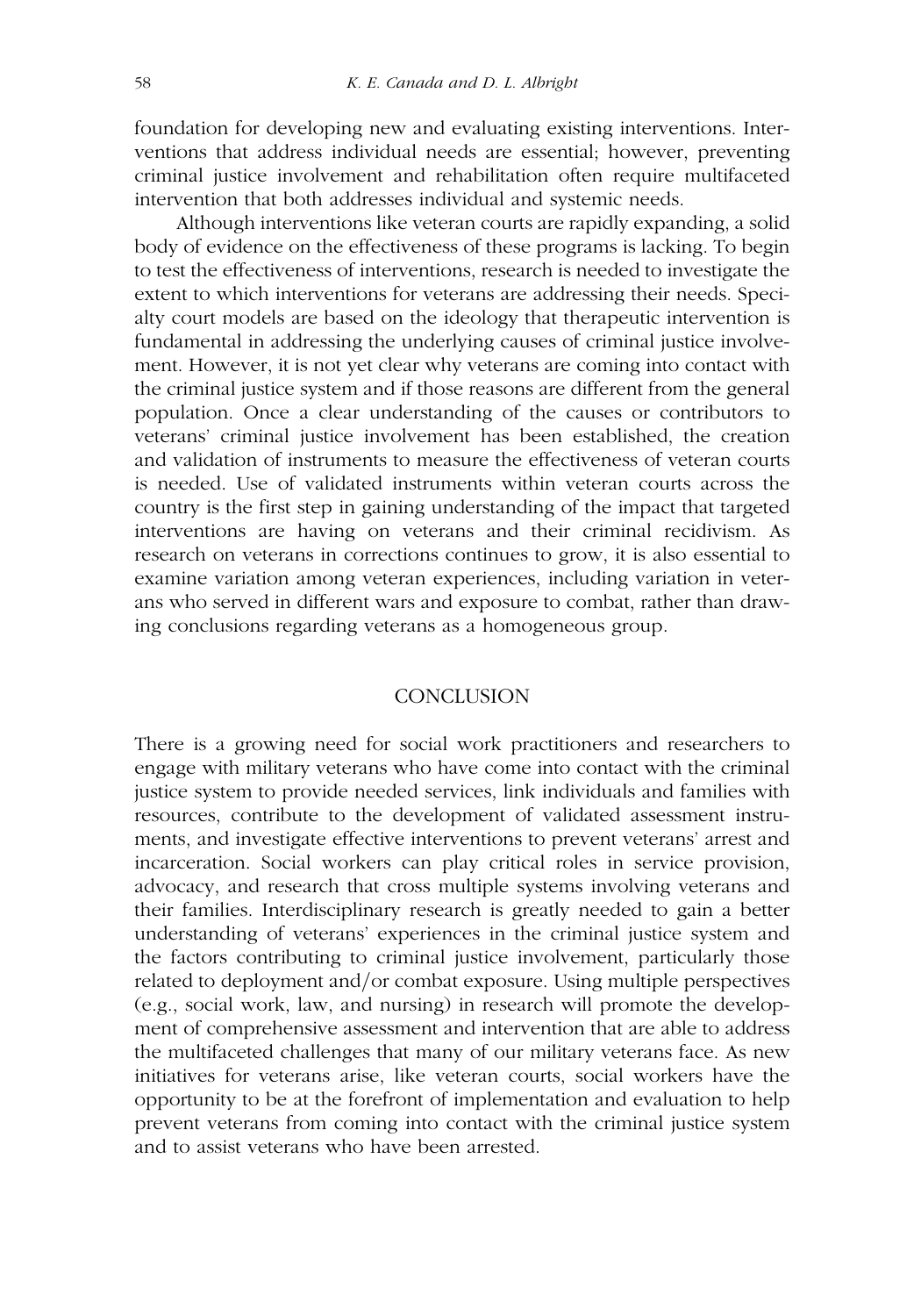#### **REFERENCES**

- Addlestone, D. F., & Chaset, A. (2008). Veterans in the criminal justice system. In Veterans for America (Ed.), The American veterans and service members survival guide: How to cut through the bureaucracy and get what you need and are entitled to. Retrieved from http://www.nvlsp.org/images/products/survivalguide.pdf
- American Psychiatric Association. (2013). Diagnostic and statistical manual of mental disorders (5th ed). Washington, DC: American Psychiatric Publishing.
- Bazelon Center for Mental Health Law. (2003). Criminalization of people with mental illness: The role of mental courts in system reform. *Jail Suicide*/Mental Health Update, 12, 1–11.
- Ben-Zeev, D., Corrigan, P. W., Britt, T. W., & Langford, L. (2012). Stigma of mental illness and service use in the military. Journal of Mental Health, 21, 264–273.
- Bernstein, R., & Seltzer, T. (2003). The role of mental health courts in system reform. University of the District of Columbia Law Review, 7, 143–162.
- Black, D. W., Carney, C. P., Peloso, P. M., Woolson, R. F., Letuchy, E., & Doebbeling, B. N. (2005). Incarceration and veterans of the first Gulf War. Military Medicine, 170, 612–618.
- Blodgett, J. C., Fuh, I. L., Maisel, N. C., & Midboe, A. M. (2013). A structured evidence review to identify treatment needs of justice-involved veterans and associated psychological interventions. Washington, DC: U.S. Department of Veterans Affairs.
- Bonta, J., Law, M., & Hanson, K. (1998). The prediction of criminal and violent recidivism among mentally disordered offenders: A meta-analysis. Psychological Bulletin, 123, 123–142.
- Calhoun, P. S., Malesky, L. A., Bosworth, H. B., & Beckham, J. C. (2005). Severity of posttraumatic stress disorder and involvement with the criminal justice system. Journal of Trauma Practice, 3, 1–16.
- Canada, K. E. & Epperson, M. (2014). The working relationship and its association with outcomes among mental health court participants. Community Mental Health Journal. doi: 10.1007/s10597-014-9713-z
- Cavanaugh, J. M. (2010). Helping those who serve: Veterans treatment courts foster rehabilitation and reduce recidivism for offending combat veterans. New England Law Review, 45, 463–487.
- Coll, J. E., Weiss, E. L., & Metal, M. (2013). Military culture and diversity. In A. Rubin, E. L. Weiss, & J. E. Coll (Eds.), Handbook of military social work (pp. 21–36). Hoboken, NJ: John Wiley & Sons, Inc.
- Cuffel, B. (1996). Comorbid substance use disorder: Prevalence, patterns of use, and course. New Directions for Mental Health Services, 70, 93–105.
- Elbogen, E. B., Johnson, S. C., Newton, V. M., Straits-Troster, K., Vasterling, J. J., Wagner, H. R. (2012). Criminal justice involvement, trauma, and negative affect in Iraq and Afghanistan war era veterans. Journal of Consulting and Clinical Psychology, 80, 1097–1102.
- Erickson, S. K., Campbell, A., & Lamberti, S. (2006). Variations in mental health courts: Challenges, opportunities, and a call for caution. Community Mental Health Journal, 42, 335–344.
- Fazel, S., Bains, P., & Doll, H. (2006). Substance abuse and dependence in prisoners: A systematic review. Addiction, 101, 181–191.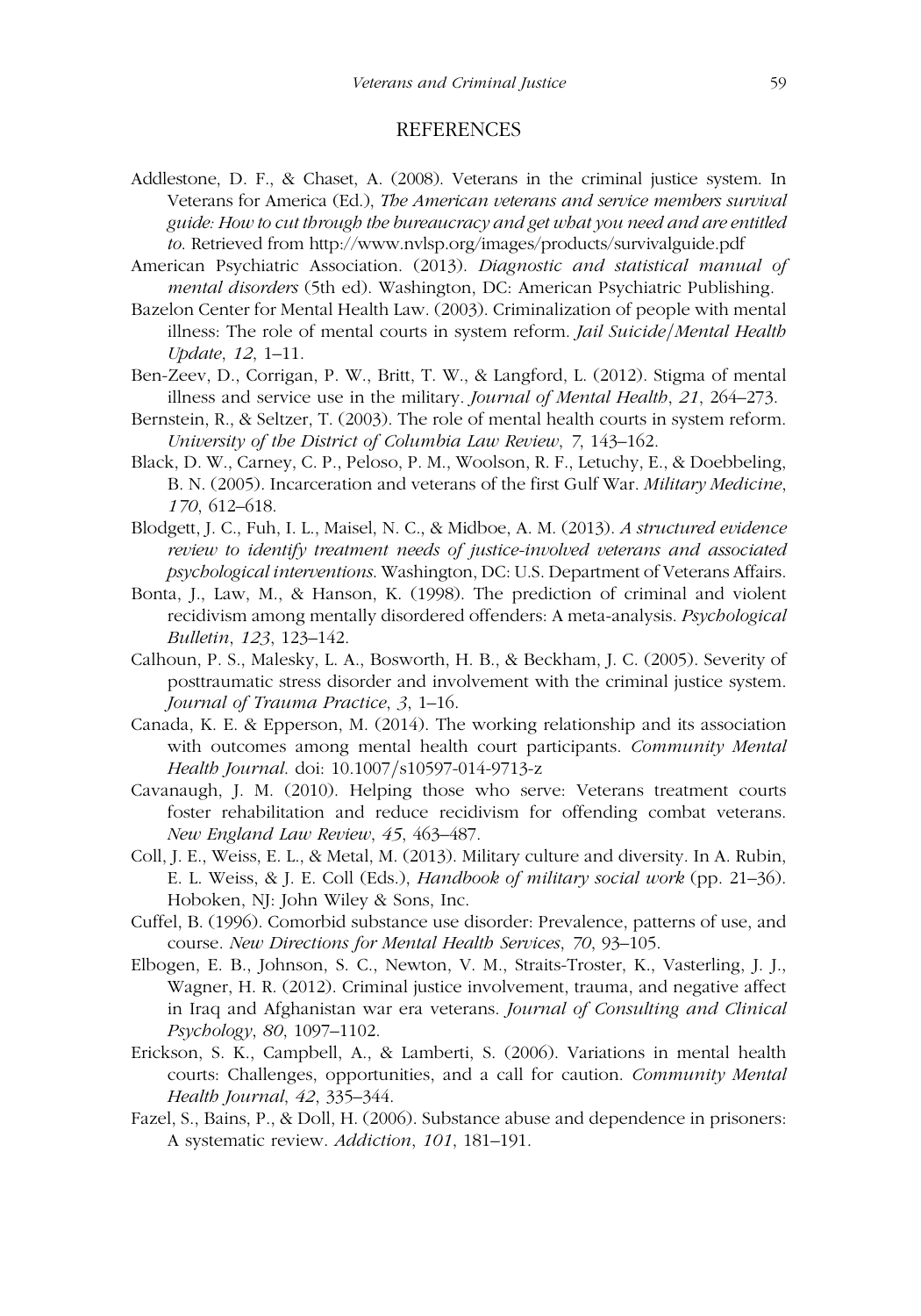- Frisman, L. K., & Griffin-Fennell, F. (2009). Commentary: Suicide and incarcerated veterans—Don't wait for the numbers. Journal of the American Academy of Psychiatry & Law, 37, 92–94.
- GAINS Center. (2008). Responding to the needs of justice-involved combat veterans with service-related trauma and mental health conditions. Retrieved from http://gainscenter.samhsa.gov/pdfs/veterans/CVTJS\_Report.pdf
- Garland, D. (2001). The culture of control: crime and social order in contemporary society. Chicago, IL: The University of Chicago Press.
- Glaze, L. E., & James, D. J. (2006). Mental health problems of prison and jail inmates (NCJ Publication No. 213600). Rockville, MD: U.S. Department of Justice.
- Glaze, L. E., & Parks, E. (2012). Correctional populations in the United States, 2011. Bureau of Justice Statistics Bulletin (NCJ 239972). Retrieved from http://bjs. ojp.usdoj.gov/content/pub/pdf/cpus11.pdf
- Greenberg, G. A., & Rosenheck, R. (2008). Jail incarceration, homelessness and mental health: A national study. Psychiatric Services, 59, 170-177.
- Greenberg, G. A., & Rosenheck R. A. (2009). Mental health and other risk factors for jail incarceration among male veterans. Psychiatric Quarterly, 80, 41–53.
- Hawkins, M. D. (2010). Coming home: Accommodating the special needs of military veterans to the criminal justice system. Ohio State Journal of Criminal Law, 7, 563–573.
- Hoge, C. W., Auchterlonie, J. L., & Milliken, C. S. (2006). Mental health problems, use of mental health services and attrition from military service after returning from deployment to Iraq or Afghanistan. Journal of the American Medical Association, 295, 1023–1032.
- Holder, E. (2009). Attorney General Eric Holder at the Vera Institute of Justice's third annual justice address. Retrieved from http://www.justice.gov/ag/speeches/ 2009/ag-speech-090709.html
- Lew, H. L., Otis, J. D., Tun, C., Kerns, R. D., Clark, M. E., & Cifu, D. X. (2009). Prevalence of chronic pain, posttraumatic stress disorder and persistent postconcussive symptoms in OIF/OEF veterans: Polytrauma clinical triad. Journal of Rehabilitation Research and Development, 46, 697–702.
- Ling, G., Bandak, F., Armonda, R., Grant, G., & Ecklund, J. (2009). Explosive blast neurotrauma. Journal of Neurotrauma, 26, 815–825.
- Magrunder, K. M., & Yeager, D. E. (2009). The prevalence of PTSD across war eras and the effect of deployment on PTSD: A systematic review and meta-analysis. Psychiatric Annals, 39, 778–788.
- Maruschak, L. M. (2008). Medical problems of prisoners (NCJ Publication No. 221740). Rockville, MD: U.S. Department of Justice.
- McGuire, J., Clark, S., Blue-Howells, J., & Coe, C. (2013). An inventory of VA involvement in veteran courts, dockets, and tracks. Retrieved from http:// www.justiceforvets.org/sites/default/files/files/An%20Inventory%20of%20VA%20 involvement%20in%20Veterans%20Courts.pdf
- McGuire, J., Rosenheck, R. A., & Kasprow, W. J. (2003). Health status, service use and costs among veterans receiving outreach services in jail or community settings. Psychiatric Services, 54, 201–207.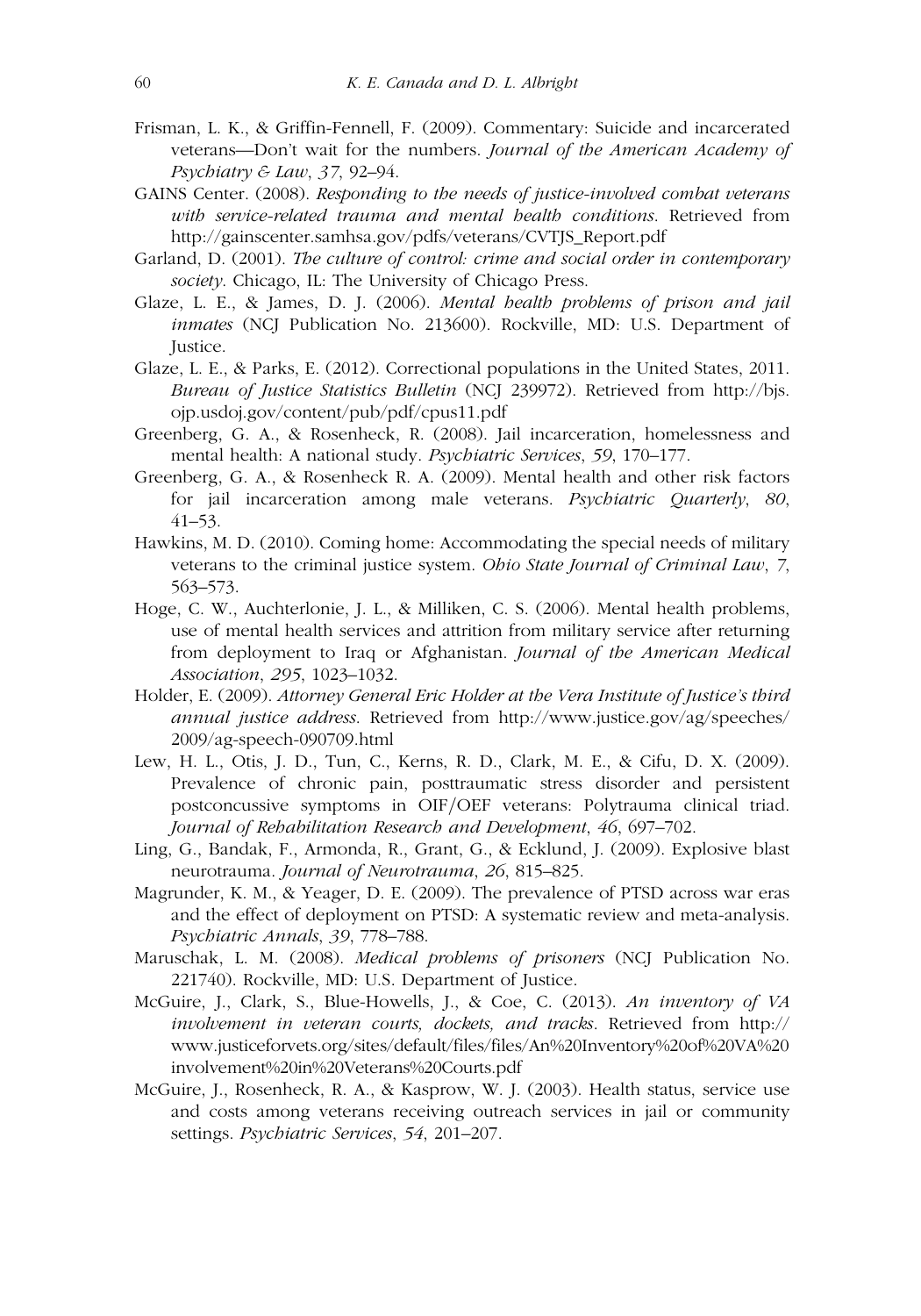- Mitka, M. (2004). Aging prisoners stressing health care system. Journal of the American Medical Association, 292, 423–424.
- Noonan, M. E., & Mumola, C. J. (2007). Veterans in state and federal prison, 2004. Bureau of Justice Statistics Special Report. Washington, DC: U.S. Department of Justice.
- Office of National Drug Control Policy. (2010). Fact sheet: Veterans treatment courts. Washington, DC: Executive Office of the President. Retrieved from http://www. whitehouse.gov/sites/default/files/ondcp/Fact\_Sheets/veterans\_treatment\_courts\_ fact\_sheet\_12-13-10.pdf
- Peters, R. H., Greenbaum, P. E., Edens, J. F., Carter, C. R., & Ortiz, M. M. (1998). Prevalence of DSM-IV substance abuse and dependence disorders among prison inmates. The American Journal of Drug & Alcohol Abuse, 24, 573-587.
- RAND Corporation. (2008). One in five Iraq and Afghanistan veterans suffer from PTSD or major depression. Retrieved from www.rand.org/news/press/2008/ 04/17.html
- Redlich, A. D., Hoover, S., Summers, A., & Steadman, H. J. (2008). Enrollment in mental health courts: Voluntariness, knowingness, & adjudicative competence. Law & Human Behavior, 34, 91–104.
- Russell, R. T. (2009). Veterans treatment court: A proactive approach. New England Journal on Criminal & Civil Confinement, 35, 357–372.
- Saxon, A. J., Davis, T. M., Sloan, K. L., McKnight, K. M., McFall, M. E., & Kivlahan, D. R. (2001). Trauma, symptoms of posttraumatic stress disorder and associated problems among incarcerated veterans. Psychiatric Services, 52, 959–964.
- Senate Committee on the Judiciary. (2011). Drug and veterans treatment courts: Seeking cost-effective solutions for protecting public safety and reducing recidivism. Washington, DC: Executive Office of the President. Retrieved from http://www.judiciary.senate.gov/hearings/hearing.cfm?id=3d9031b47812de259 2c3baeba6209f34
- Servais, L. M., & Saunders, S. M. (2007). Clinical psychologists' perceptions of persons with mental illness. Professional Psychology: Research and Practice, 38, 214–219.
- Sigafoos, C. E. (1994). A PTSD treatment program for combat (Vietnam) veterans in prison. International Journal of Offender Therapy and Comparative Criminology, 38, 117–130.
- Stimpson, N. J., Thomas, H. V., Weightman, A. L., Dunstan, F., & Lewis, G. (2003). Psychiatric disorder in veterans of the Persian Gulf War of 1991. British Journal of Psychiatry, 182, 391–403.
- Stiner, M. (2012). Veterans treatment courts and the U.S. Department of Labor. Dispatch from the Front Lines. Retrieved from www.justiceforvets.org
- Tanielian, T., & Jaycox, L. (2008). Invisible wounds of war: Psychological and cognitive injuries, their consequences, and services to assist recovery. Santa Monica, CA: RAND.
- Taft, C. T., Kaloupek, D. G., Schumm, J., Marshall, A. D., Panuzio, J., King, D. W., & Keane, T. M. (2007). Posttraumatic stress disorder symptoms, physiological reactivity, alcohol problems and aggression among military veterans. Journal of Abnormal Psychology, 116, 498–507.